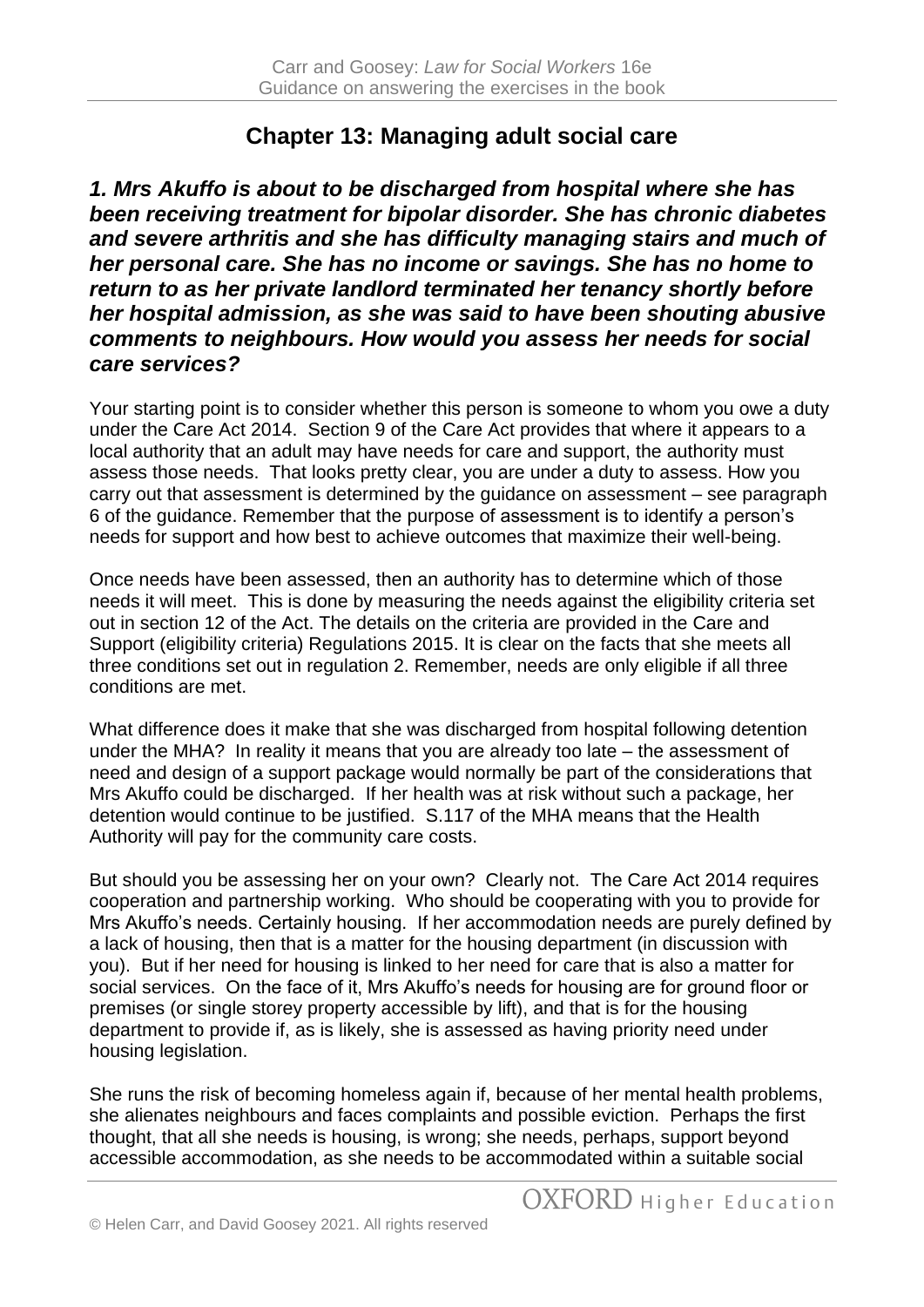environment. This is for you to assess. The decision to provide accommodation must not fall between the housing department and the social services department – one or other must accept responsibility to house her.

## *2. Mr O'Keefe is dissatisfied with the assessment of his care needs. How can he complain about this?*

There are several ways of challenging service provision decisions. Service users can use the local authority complaints procedure. They can also go to the local government ombudsman. There is also the option of judicially reviewing the local authority decision. We discussed judicial review in Chapter 1. There are increasingly procedural barriers preventing cases going to court for judicial review. Importantly applicants are obliged to engage in ADR or other attempts to settle their cases. This is probably beneficial in cases of challenges to service provision.

Each method of challenging decisions requires a great deal of energy of the complainant. It is better to get decisions right in the first place.

### *3. The funding available for domiciliary services has been cut in your local authority area. How does that impact upon your service users who have a care plan in place?*

Your starting point here is the House of Lords decision in *R. v Gloucestershire CC Ex p. Barry* which despite being decided in 1997 remains good law. In R (on the application of KM) (by his mother and litigation friend JM) (FC) v Cambridgeshire County Council (2012) the current law – as derived from the decision in Barry was summarised by the Supreme Court as follows:

When a local authority is required to consider whether it is "necessary in order to meet the needs of that person for that authority to make arrangements for" the provision of any of the matters on the service list, it is required to ask itself three questions and should do so in three separate stages:

(i) What are the needs of the disabled person?

(ii) In order to meet the needs identified at (i), is it necessary for the authority to make arrangements for the provision of any of the listed services?

(iii) If the answer to question (ii) is affirmative, what are the nature and extent of the listed services for the provision of which it is necessary for the authority to make arrangements?

In cases like the present in which a disabled person qualifies for a direct payment in lieu of its own provision of services to him, the local authority is required to proceed to the fourth stage as follows:

(iv) What is the reasonable cost of securing provision of the services which have been identified at (iii) as being those for the provision of which it is necessary for the authority to make arrangements?

The local authority is entitled to adjust provision following cuts in funding but must reassess the needs and answer the questions in order for such a decision to be lawful.